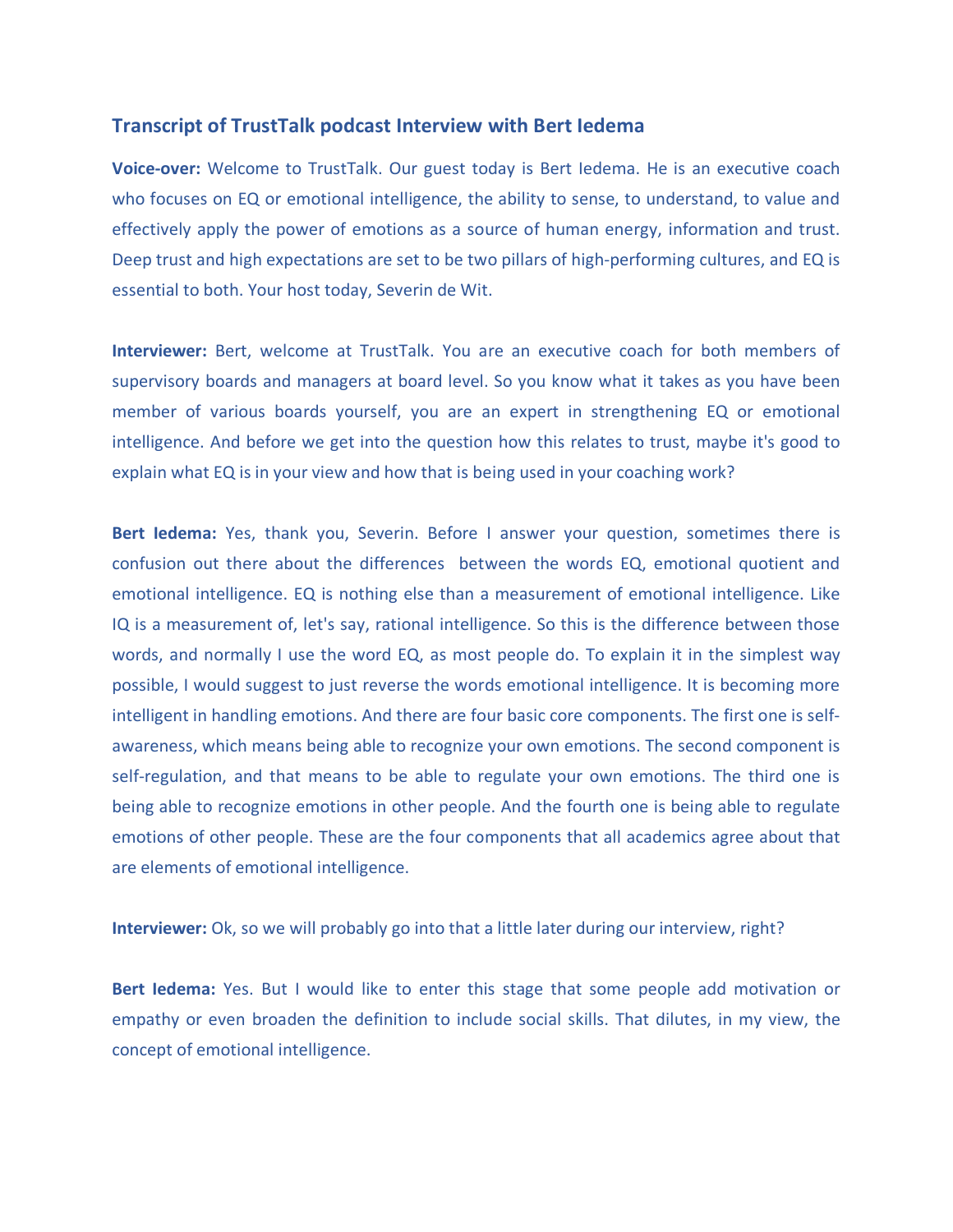**Interviewer:** Then it seems like a very broad definition, and it's very difficult to define what it actually does in management.

**Bert Iedema:** Correct, because then the purpose behind it is to figure out what are the right personality skills? What are what is the right behavior for a leader? Then there is much more to the emotional intelligence, but it dilutes the concept

**Interviewer:** Emotional intelligence, as you call it, is often described as a crucial component of leadership, like you just said and to manage your emotions, as well as recognize and influence others' emotions is considered to be one of the strongest indicators of workplace performance. Would you agree with that?

**Bert Iedema:** Yes, totally. And I could add there is a bunch of scientific evidence out there that indicates that your statement is right, both in what people would call hard areas and in soft areas. In soft areas that helps to contribute to lower job rotation, more alignment of your employees with purpose, higher job satisfaction, less conflicts, more connection. In hard areas, emotional intelligence contributes to higher stock prices, higher profitability, higher productivity, higher sales and so on.

**Interviewer:** So all good things,

**Bert Iedema:** All good things and even better, emotions are contagious, especially in groups and close teams. We have in our brain what people call mirror neurons, which literally help us to pick up emotions from others and to behave in a similar way as that other person. So that is the reason why a high emotional intelligence of a leader contributes for about 35 percent to its effectiveness.

**Interviewer:** That's what research says.

**Bert Iedema:** This is what research says, yes, academics agree on that.

**Interviewer:** To quote an expert or on emotional intelligence, another expert, I should say, then Daniel Goleman, he said, "emotional intelligence is the ability to sense, to understand, to value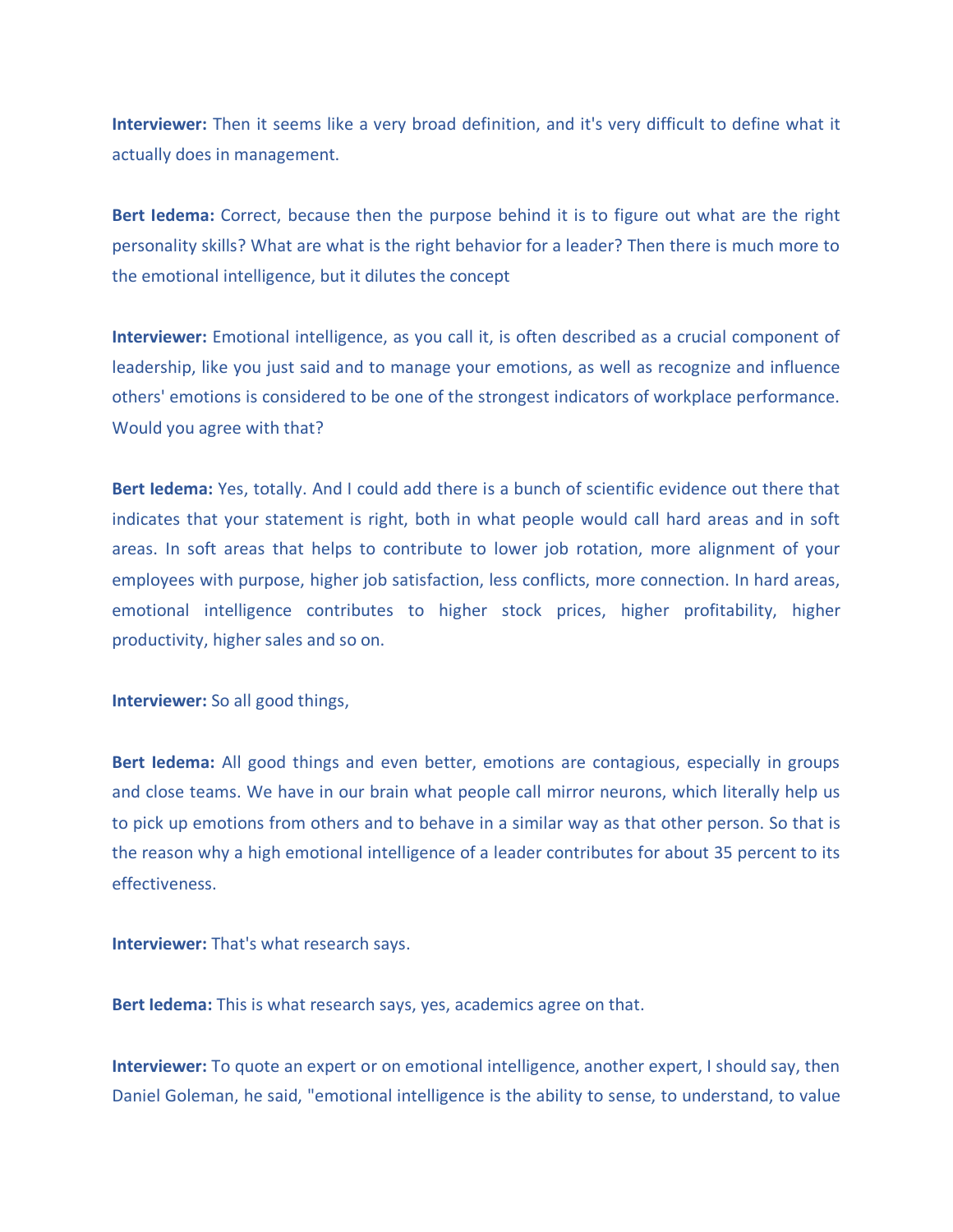and effectively apply the power of emotions as a source of human energy, information, trust, there it is, finally, creativity and influence". Does that paint a fair picture of what EQ means?

**Bert Iedema:** Yes, it is a beautiful definition, although to some people it may sound a little abstract and I would add some elements to it. Three. The first one is, it helps you to connect with others through empathy, changing yourself from the send mode to the listening mode. Secondly, your personal emotional stability grows and certainly your connection with your intuition, which in turn generates creativity, which also functions as your life compares in many other areas, ranging from alignment with your personal life mission to practical decisions as to how to build the most effective team.

**Interviewer:** Deep trust and high expectations are said to be two pillars of high-performing cultures, and EQ is essentially to both. It is said that when leaders set high expectations without the EQ necessary to create trust, they breed anxiety, they breed stress and burnout. Is that also your experience?

**Bert Iedema:** Yeah to a large extent, yes. You say they set high expectations without EQ. As long as you mean without applying EQ, rather than having EQ, it is about applying and not about having EQ.

**Interviewer:** So it's not something you have something, you

**Bert Iedema:** all people. To some extent, we all have some capability to be emotionally intelligent, but for most people it has to be trained. It has to be developed. And in addition, you have to actively apply it. Like most skills, if you don't apply it, what's the use of having it? So I agree as long as it is about applying and yeah, how could you listen well without applying some empathy? How could you know what people need if you don't really look at them? How could you form a fair opinion about your people without recognizing the influence of your own emotions on them and on your judgments?

**Interviewer:** So one of the emotional intelligence skills leaders need is what people consider self-awareness, so having a clear understanding of one's strength, but also your limitations, your emotions, your beliefs and your motivations. Interestingly enough, a survey by consulting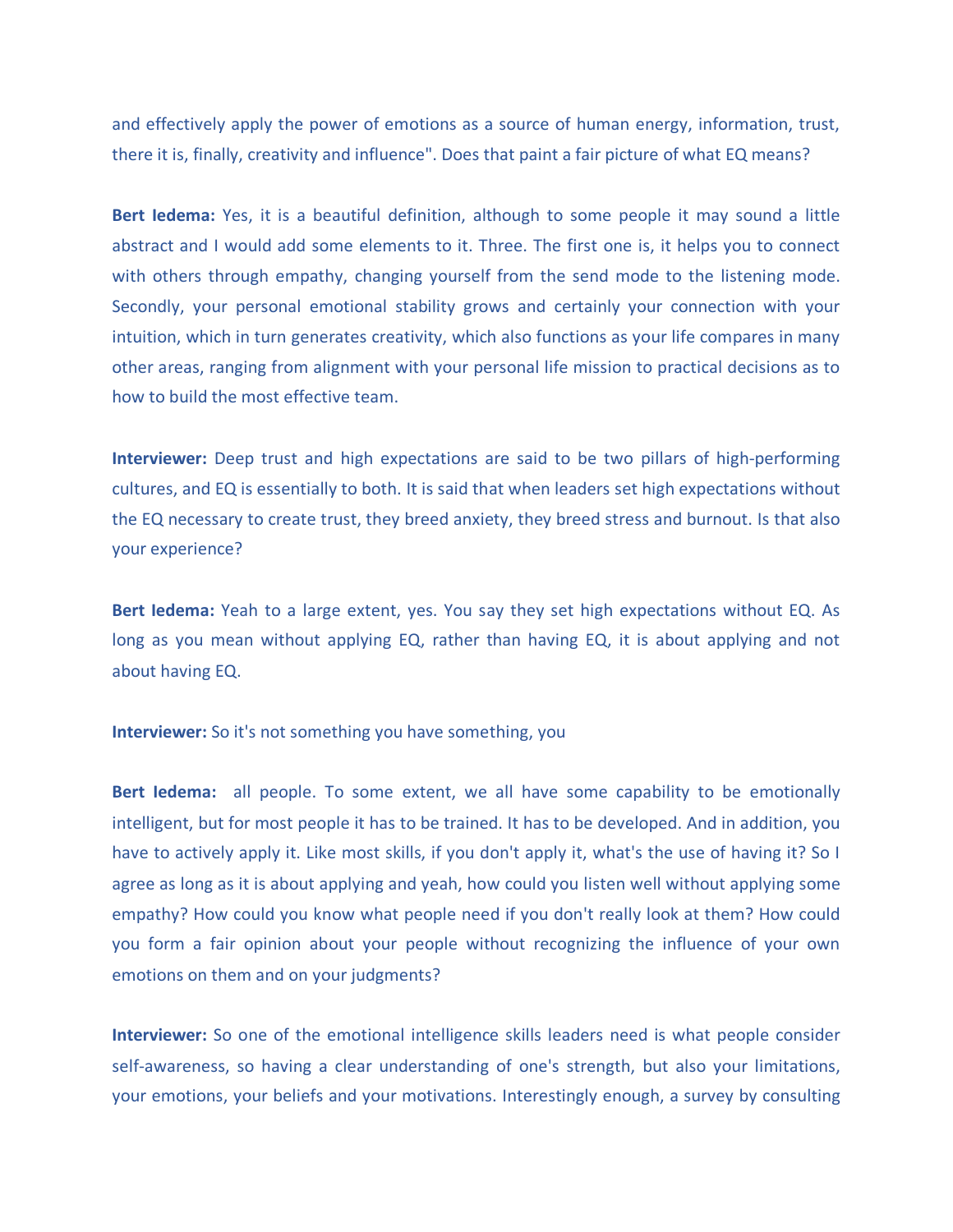firm Korn Ferry shows that 79% percent of executives surveyed, had at least one what I would call blind spot or a skill they ranked among their strongest that others reported as a weakness.

**Bert Iedema:** Yeah, I completely agree. Knowing yourself better emotionally is really the basis of everything, and it was the first component that I mentioned when you asked your first question. Emotional blockades and disturbances are created already in the earliest years of your childhood. You then perfect them and they become automated software programs in your brain. Everybody generates thousands of such mini programs, I would call them. And as you have automated them, you are not aware anymore that they exist and that they can get triggered. And when they get triggered, it could even happen by something seemingly completely unimportant.

**Interviewer:** So are you saying that this actually developed while you are a child? So in other words, it's in the early stages already there or not

**Bert Iedema:** even in the earliest stages before your age of 3, you hardly do have any memories of your first three years already in that period, many of those programs are already generated and automated, and in those years in your early years, those programs, what's the function of those programs is to protect yourself. It is in the best interest of yourself given in that situation, there's nothing else that you can do, then perform some kind of response to some trigger, an emotional response. And when you get older, those situations change, you have more control of your environments, but you are not prepared. You still have those programs. They are not functional anymore, but I still get triggered to something that you are not aware about. I'll give you a very simple example. For example, you could become very angry or paralyzed or whatever, only when somebody starts to talk softly to. Is that wrong, why could that happen Maybe because your father always did that before he hit you with the stick when you were two years old. You even don't remember anymore. So when people in the boardroom, you're all 40, 50, 60 years olds start talking socially, you are the one who gets angry. And they have no clue where it comes from. So how to behave different

**Interviewer:** Yeah and how to handle this and how?

**Bert Iedema:** Yes. Yes.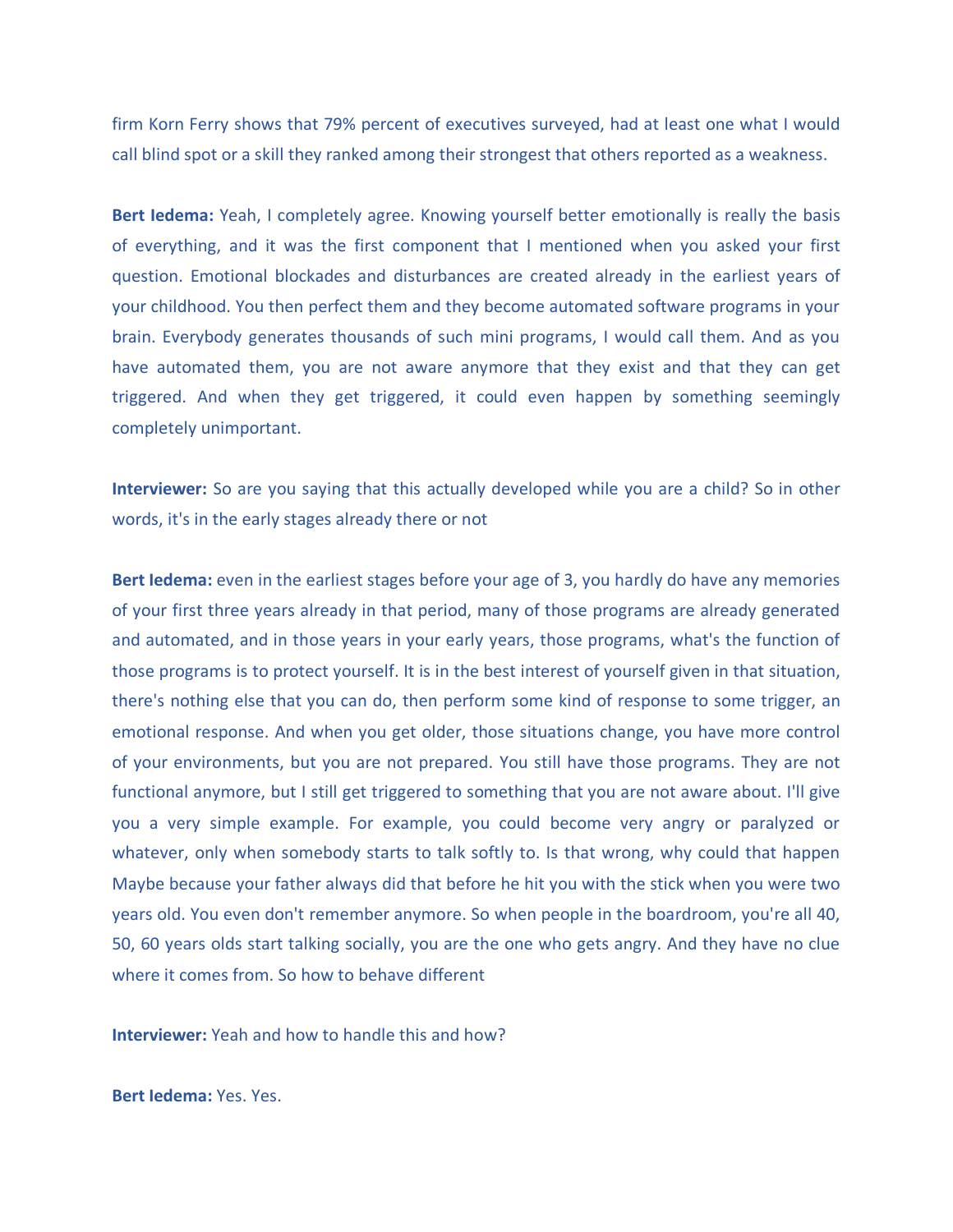**Interviewer:** to respond to people who are not aware of your background in your childhood.

**Bert Iedema:** And there are all kinds of techniques and training ways to become aware of it and to handle it better.

**Interviewer:** Trust and emotions are very closely linked. I had an interview earlier with George Smits, a Dutch psychologist and an emotion management expert, who also wrote the book "How to Handle Emotions", and when I started the interview, he asked me the question rather than me asking the question to him, and he asked me, "Do you like sea sailing" So I was kind of like, huh, sea sailing? In sailing, you are dealing with two forces, wind and the current of the sea. Wind you can see, currents you can't. So, you can be sailing hard and still not making any progress, he said. Sailing has that in common with life, as he explains, you are dealing, you're doing all kinds of things, but you don't make any progress. And George Smits says that's what emotion management is about, and I thought there was a wonderful comparison. Would you agree with me?

**Bert Iedema:** It's a beautiful comparison. What basically happens at a visible level, a recognizable level, we are that we can see and feel and hear with our senses. We are in the realm of facts. You can verify trends. You can analyse customer needs. You can discuss production mistakes and develop superior plans and procedures. That's all the realm of facts, of the ratio of your left brain half. However, below the surface, and then we are talking about your right brain half, below the surface. there are some downstream that holds you back, regardless what analysis you make and whatever plans you are making. That's downstream, that right half of your brain, that's the area of emotions. You feel attacked, you feel not seen, you feel not heard, you feel ignored or not treated well and go on and on and on. And that sets the triggers of all kinds of automatic responses, emotion-based responses that send you or your team or even your entire company in the wrong direction. You are simply not able to listen anymore, even if you want to, because your brain is absorbed by your emotions. People can present you all the facts, all what they want, but your own emotions block literally, literally block your listening ability. So you, your team, or even your company, continue to sail in the wrong direction even without being aware of it.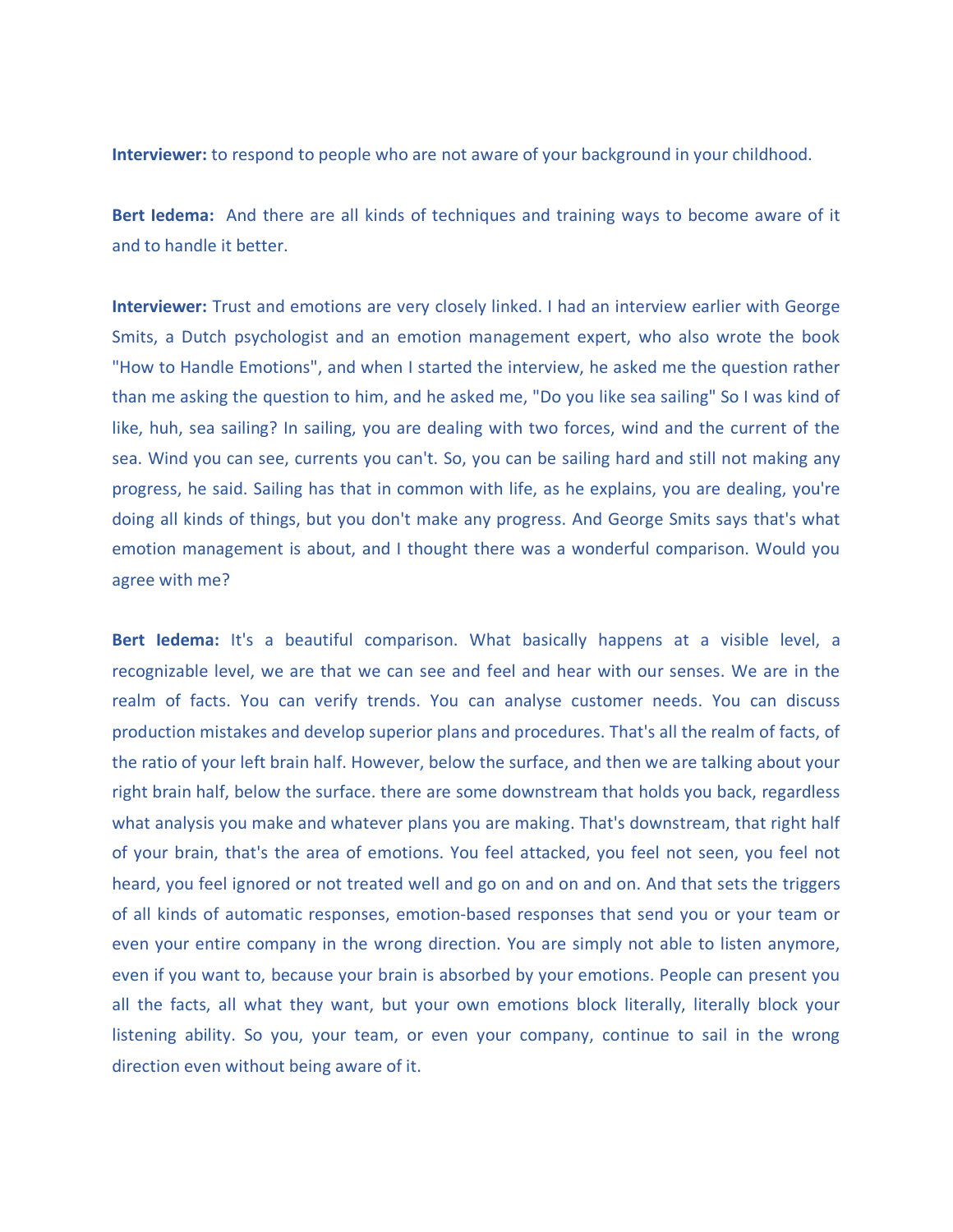**Interviewer:** Bert, as this podcast is about trust, if we talk about EQ, I still have a little bit of difficulty in understanding the relationship between EQ and trust. Can you elaborate a little bit on that?

**Bert Iedema:** What happens in a crisis situation and I go to your brain. In a crisis situation, all kinds of wrong hormones and wrong substances are released in and into your brain and these wrong substances, they block your neuro receptors. Neuro receptors are the little holes at the end of a neuron. As they are blocked, they, in turn, cannot receive anymore the right, useful neurotransmitters at that moment. So the wrong substances block the neuroreceptors, which cannot receive the right neurotransmitters. What is the consequence? Your access to your memory reduces your ability to reason becomes handicapped and you get into a fight or flight modus. How does the outside world perceive you as acting completely irrational? You are not irrational, but when your access to your memory is partly blocked and your reasoning capability is reduced, of course, you are arriving at different decisions, especially in complex situations.

**Interviewer:** How does that relate to trust? If your reasoning is affected like you just explained and you acting irrational rather than rational, people will, if you happen to do that more often, I guess, people start losing trust in what you do and what you say.

## **Bert ledema:** of course

**Interviewer:** and if you are in a supervisory board, I think that's a bad characteristic, I would say

**Bert Iedema:** Yes. So I agree. And what you see in both, let's take an extreme situation. You are in the board of stock listed company and there is an hostile takeover taking place. Like in our country, AKZO, a couple of years ago, where there was this American company, PPG, that tried to take over AKZO. And you may know from the newspapers, I don't know the persons personally, but the CEO got some kind of burn-out and had to step down. So that is quite an extreme situation of stress. What you see many times is that because of the stress, maybe he presents in the view of the supervisory board some kinds of an inferior plan? And what do those board members do who don't recognize what happens in the brain? Simply give the instruction, "go home and present a better plan". That is a quite a wrong instruction because you only put more pressure on the brain and the irrational behaviour increases rather than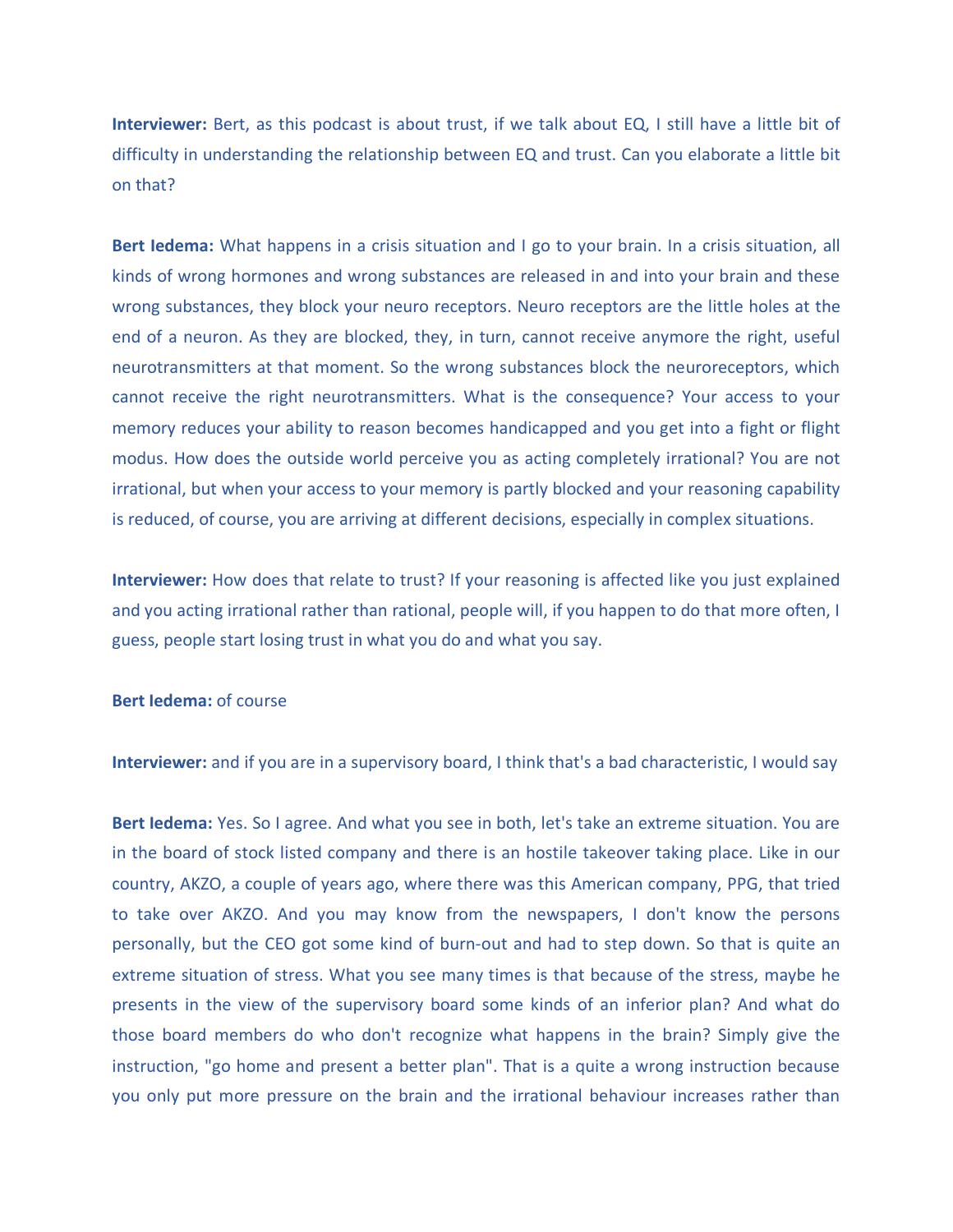decreases. So you should instead of that, you should be aware of what's going on in that brain of that specific person and concentrate on techniques and help and instruments to help him reduce his stress and to get people around him that do have less stress. Instead of just giving an instruction "come with a better plan", that only increases the stress and increases more production of the wrong hormones. So and then you have a totally distressed situation. It is the CEO who thinks, well, these boards cannot help me, and probably they are stressed themselves also, in a hostile takeover, personal reputation go on and on and on. Do I have to go to the courts? So they also do not recognize that they are responding from emotion them selves. You see in kind of a fight instead of a connection, and the trust is broken.

**Interviewer:** Research shows that productivity, let's talk about productivity for a moment, productivity increases as the EQ, so the emotional quotient of the company's leadership increases. So what is the relationship between productivity and EQ?

**Bert Iedema:** I agree with this research and there's a bunch of research. I mean, this is one of the areas where academics completely agree and they talk up to 35-40% improvement, which is a lot. Most companies are trying to improve by two or three percent these days. So what is behind it? When you help people and teams, you also have a concept of team emotional intelligence, which is not just the sum of the emotional intelligence of each team member, even when each team member does not have a very high emotional intelligence, still the team with the right training can increase its emotional intelligence to a very high level. Still, then, there's not a prerequisite that one or all team members need to have a personal high EQ. So that's an interesting fact. Now what happens when you train people or teams on improving their EQ? They become more constructive. They listen better. They are more open to diverse opinions. And this means that they have access to better information, that they process constructively and so they may arrive at different decisions. They show better teamwork. There is less conflict, so there's less time spent on negative things like resolving conflicts and so on, or people not wanting to work with each other. They know what team members need. They know what other departments need because of this listening modes and is open to diverse opinions. They're open to constructive criticism on their selves. They do not act defensive. They act on it constructively. They know, but it was customers really need because they listen and they show empathy. And that all is the basis of high productivity.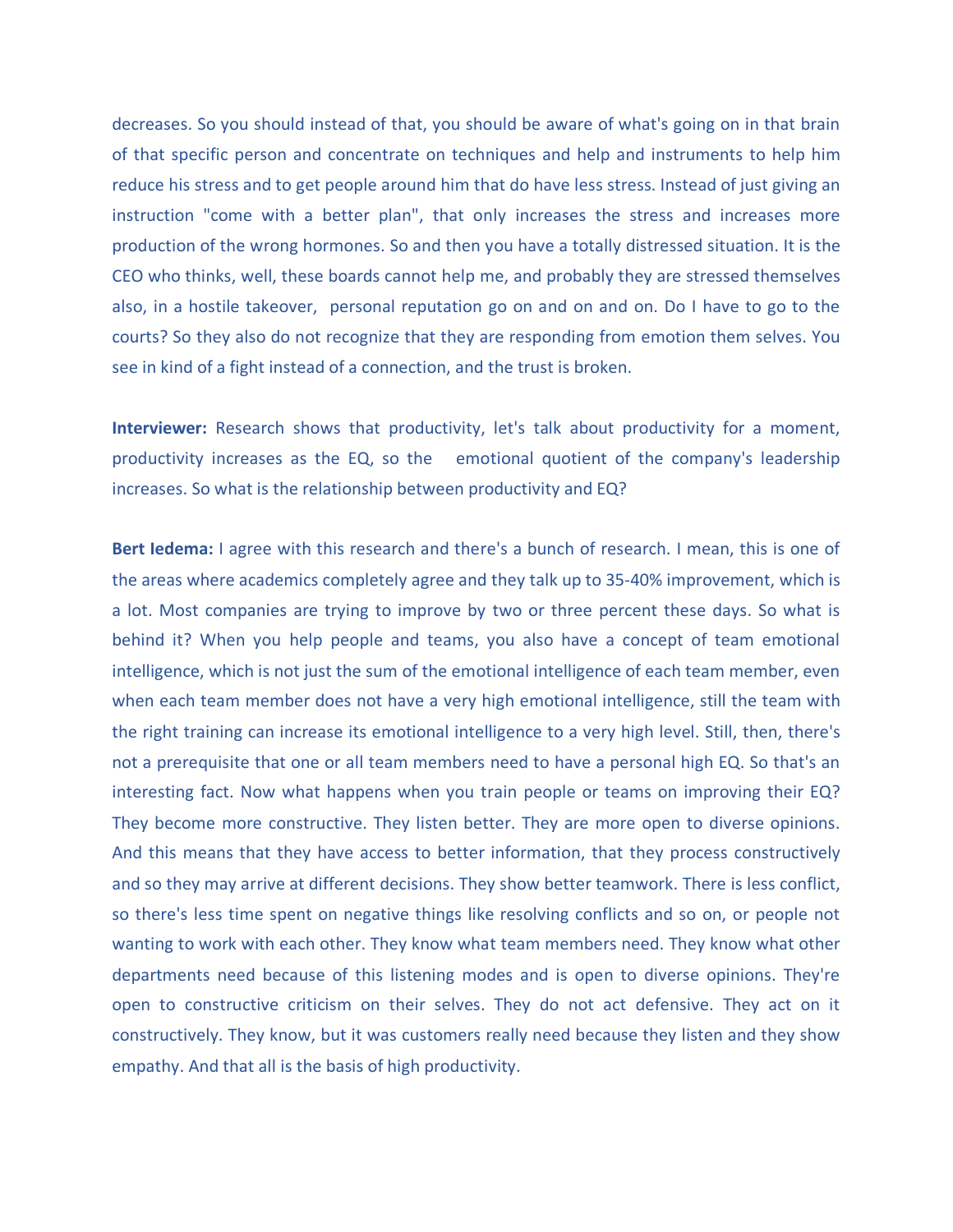**Interviewer:** Earlier, at the beginning of our interview, you mentioned already whether low EQ is something that can be trained or whether it's in your DNA, so to speak. What is the situation? I mean, I just learned from you that in your childhood, you get certain developments that will later on affect your EQ. Is this something that you can completely train. Can you improve yourself and therefore being a more trusted person? Or is it something that you have or you don't have?

**Bert Iedema:** Yes. And that is quite different than IQ. It is really, really difficult to increase your IQ. With EQ, it's different, Although there is some DNA components. Not everybody will become a world champion in EQ. The good news is that you can really train it even by training and by coaching. And what I have seen in my coaching practice over and over and over again, let's say an executive comes in has a ranking at an EQ level of, let's say, 5 on a scale of 1 to 10. Most probably I would be able to bring him to a level 7 or so in just 8 coaching sessions. And the beauty is that his outside world, his environment perceives that level as an 8 or a 9. So you bring into 6,5 to 7 and they perceive it and both in the working environment and in the family environment. And what I thus far most of the times I have seen, is that even after three sessions already, people who don't know that the person is coached, already spontaneously start to give feedback: "you change so much for the better, what happened to you?" Unbelievable. And that is very, very rewarding, and that gives a big motivation to continue the track.

**Interviewer:** How come you ended up in the EQ? I mean, you are not a psychologist by training, are you?

**Bert Iedema:** No, no, certainly not. No. Well, it's I would almost say it's the classic story. Like about 10-12 years ago, I got a very bad divorce. My work was going wrong, physically was going wrong. Everything went wrong. And I remember vividly one moment I was sitting home at a Sunday and I took the biggest decision of my life. And I said to myself, here and now I decide that everything that happened to me, but then really, literally everything that happened to me, is caused by myself. And now I only have to figure out how that works. Because I had no clue. And then I set off on a completely different track. And well, I went to start to follow on a parttime basis one of the Buddhism passes, I went to courses, I went to EQ courses and then finally, gradually I figured out that emotions, emotion handling is the biggest thing that let's say people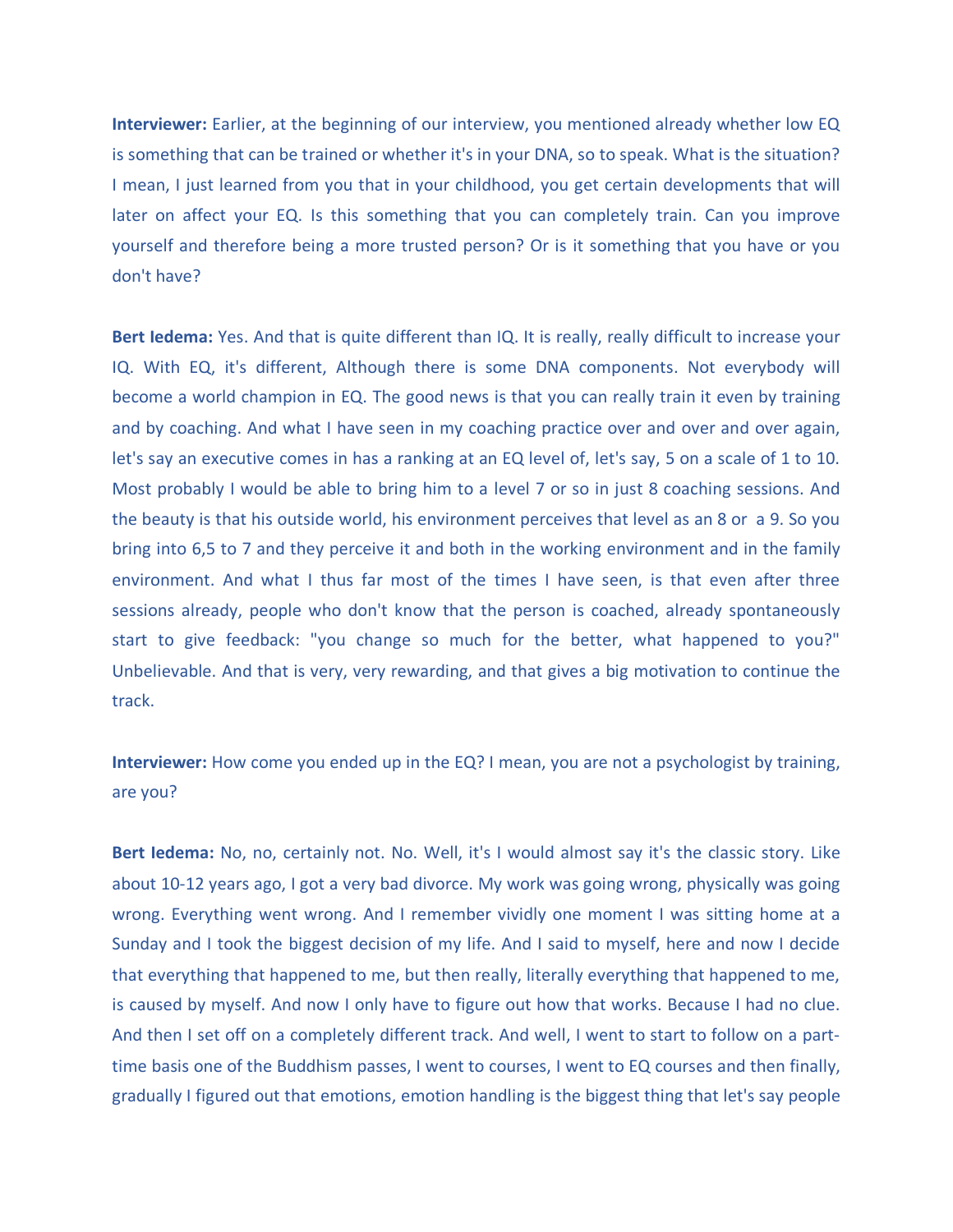in the boardrooms who, here in the Netherlands, most of them are highly educated, are male, are white and have been raised when they were young, their parents didn't want to talk about emotions, so they never learned it. They always suppressed it. And so I figured out that that is the way that is, that is helping them best.

**Interviewer:** So to conclude our interview question because you were just talking about men. Is there a difference between men and women in terms of the natural capability of having EQ?

**Bert Iedema:** Well, that's an interesting question. I use it always as a quiz question. There's no agreements between scientists. They do see a difference in EQ between women and men, but not a scientifically important It's a very low level. However, I mentioned four basic components, and if you would measure the EQ according to each different component, then you see some differences where women are better at recognizing emotions in themselves and in other people. And men are better in regulating. Some people would call that controlling. But controlling is more suppressing, but that's from the outside world, it looks as properly regulating. I wouldn't say that, but you see that men are better in regulating and women are better in recognizing. But there is not a very, very big statistic difference.

**Interviewer:** A final question, Bert, is it true that someone who has a high EQ, so emotional intelligence, is also a more trustworthy person?

Bert ledema: I would say I would not say 100 percent, yes, but I would say this in a high correlation. There are several reasons for that. The first one what people intuitively do when they listen to other people, subconsciously is that they figure out whether body language matches with the words that people speak. Is that in conformance with each other? And if that is not, then that adds to distrust. And people who are not very well in handling dealing with emotions have a higher risk of using different words than their body language communicates because the body language really communicates what's going on and they are suppressing emotions and are telling you something different. Now you, as an listener, you don't know the reason, you only see that there is not conformity between the two, between the words and the body language, so that the risk of distrust is there. That's one. A second one. It's a very easy example. But suppose you, I are my employee and you arrive in my room when you have a problem. And I do not really listen. And I speak against you and I am going to negatively criticize